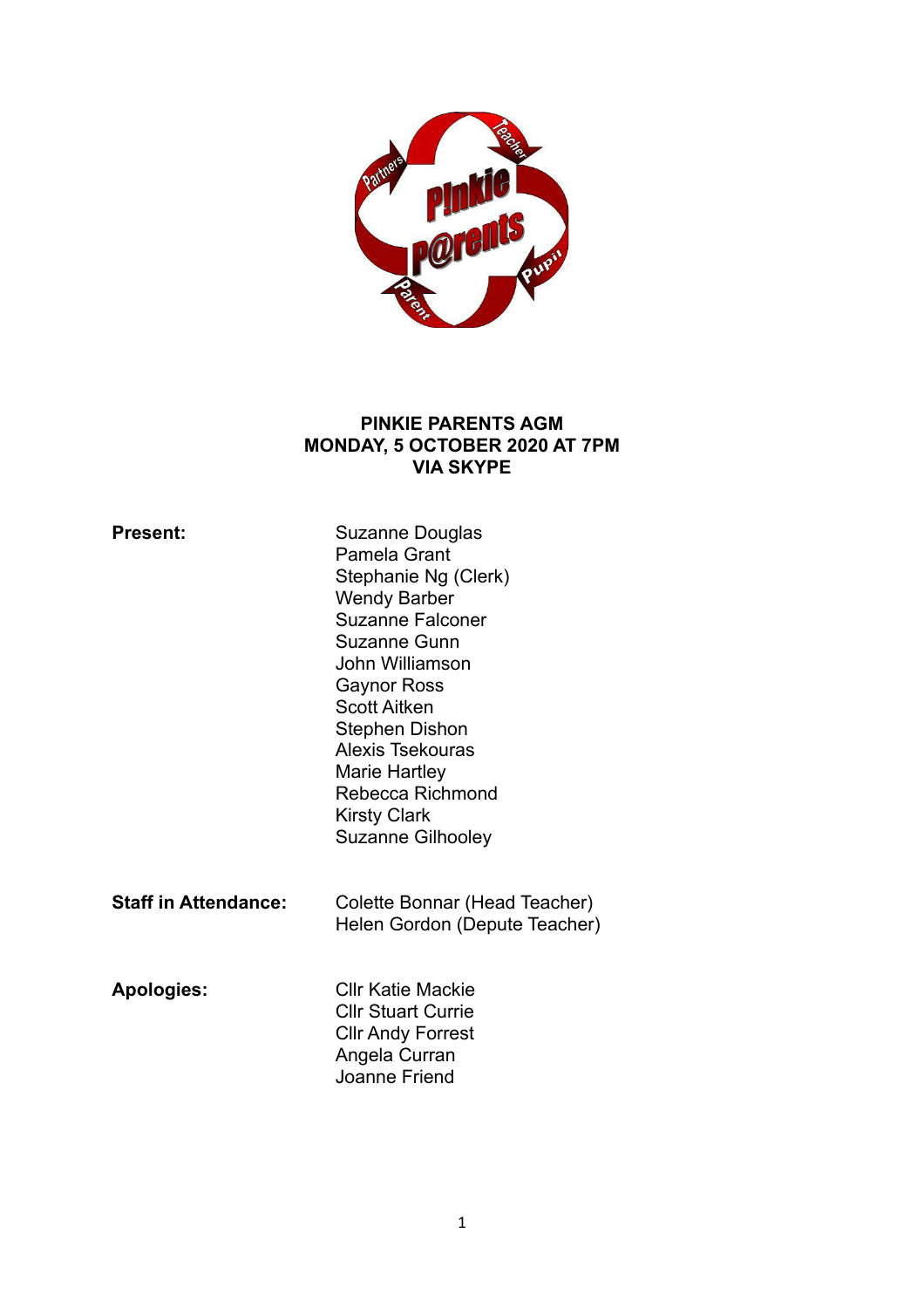## **1. Welcome and Apologies**

1.1 Colette welcomed everyone to the meeting and apologies above, were noted.

# **2. Annual Report 2019/2020**

2.1 Suzanne Douglas provided her report which includes a review of the year as well as outlines on what we do, who we are, what our aims are, our objectives and the fundraising events held.

2.2 It was noted that the report needs to be amended to include the time period of this report, which is April 2019 - October 2020.

2.3 The annual report will be added to the website, once amended. (**Action: Stephanie**).

# **3. Treasurer's Report**

3.1 Suzanne Gunn gave an update on the account, which has an end of year balance of £4,117.94 as of 30th August 2020. The report covers the time period from March 1st 2019 - 31st August 2020.

3.2 Our income for this time period was £4,316.92. This includes fundraising from the Marathon Stall in 2019, Halloween Disco in 2019 and the school fair in 2019. Easy fundraising contributed an amazing £504.33, and there was a donation for school tablets which was £250.

3.3 Our expenditure for this time period was £4709.34 and this includes our annual commitments of P7 Hoodies (both 2020 leavers and 2021 leavers were paid for in this time period), playground equipment, Christmas presents and funds which each class can apply for. £1,620 was also paid out for iPads for the school.

3.4 Pinkie Parents has an annual commitment of £1,200 and this includes approximately £700 for P7 hoodies and £500 for Christmas gifts.

3.5 Unfortunately, Pinkie Parents were unable to have fundraising events in 2020 due to COVID-19. This meant we missed out on our main fundraising events of the Edinburgh marathon and the school fair.

# **4. Constitution**

4.1 The constitution was last looked at and amended in April 2019, and it was agreed that it is still fit for purpose, and nothing needs to be added or amended.

4.2 It was noted that the Constitution can't be amended without prior notice.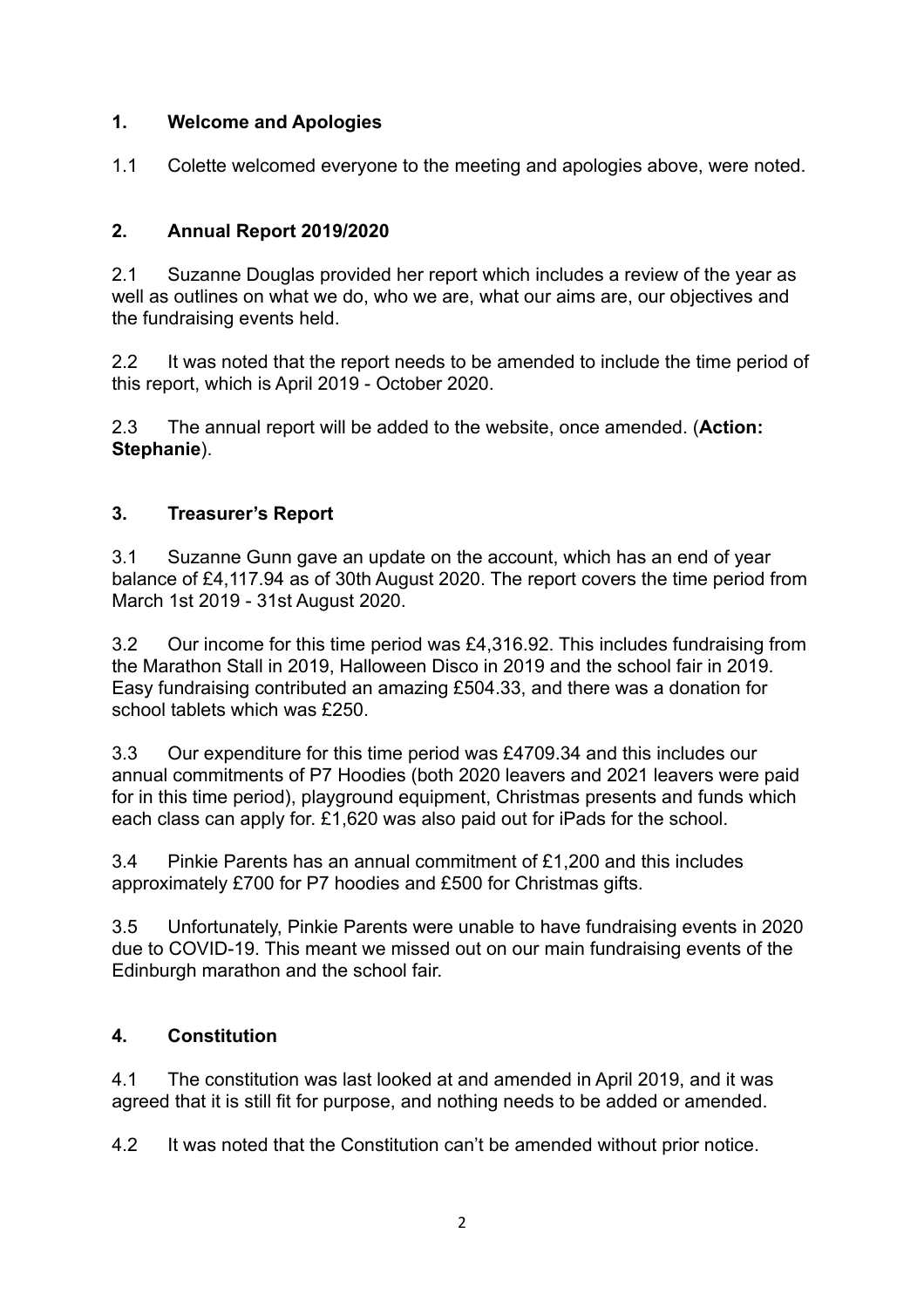## **5. Approval of last AGM Minutes**

5.1 It was noted that the AGM minutes for April 2019 need to be formally approved. Stephanie will email these minutes out to those who attended that meeting and get them formally approved. (**Action: Stephanie**)

## **6. Election of Office Bearers**

6.1 Colette expressed her thanks to the current office bearers, and for the hard work they have put in, especially over the past difficult 6 months.

6.2 The following office bearer roles were elected:

Chair - Pamela Grant Vice Chair - Gaynor Ross Treasurer - Wendy Barber

Stephanie Ng will continue in her position as clerk, as this is a role provided by East Lothian Council.

#### **7. Class Representatives**

7.1 Class representatives gather information, questions and queries from each year group and then bring it back to the Parent Council.

7.2 Class representatives were appointed for nursery, P1, P2, P4, P5 and P7. Stephanie will email the parent council to try and find representatives for P3 and P6. (**Action: Stephanie**).

7.3 Class representatives are as follows:

Nursery - Stephanie Ng

- P1 Kirsty Clark
- P2 Marie Hartley
- P3 Angela Curran (Confirmed by email on Wednesday 7th October)
- P4 Gaynor Ross
- P5 Marie Hartley
- P6 Joanne Friend (Confirmed by email on Wednesday 7th October)
- P7 Pamela Grant

7.4 The class representatives will be promoted with a photo and email address. This will allow them to be easily recognisable and easily contactable.